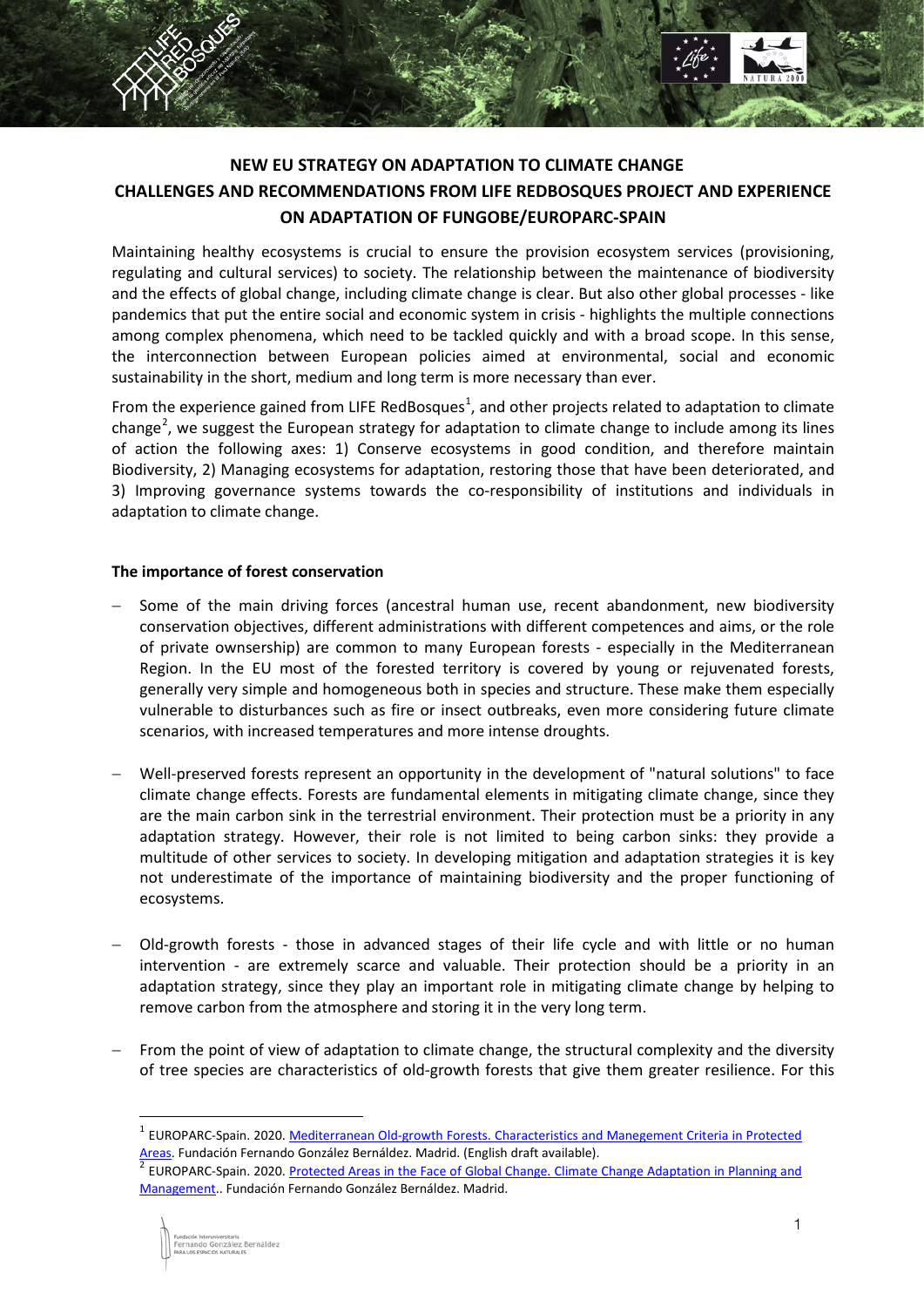reason, they can serve as references for a forestry aimed at fostering the attributes of maturity that confer a greater capacity for adaptation.

## **Managing ecosystems (and restoring where necessary) to improve adaptation to climate change**

- Manage ecosystems to minimize stress factors other than climate change, and promote mechanisms for resilience (heterogeneity, diversity, facilitation, etc.) as a way of adaptation to climate change.
- − An adaptation strategy should promote a forest management focused towards in addition to the economic benefit where it is feasible - the improvement of adaptive capacity and the restoration of ecological integrity. Forests, although sometimes not providing direct economic returns, are essential in the provision of regulatory services (hydrological cycle, flood control, erosion control). These functions are increasingly relevant due to the increased frequency and intensity of extreme events (droughts,
- Forest management with adaptation objectives should focus first on the extensive areas of young or simplified forests, since these are particularly sensitive to disturbances such as wildfires or insect outbreaks, which will become more frequent and intense in the future. The aim should be to promote resilience by maintaining or improving species diversity and spatial heterogeneity.
- Large and continuous areas of young, homogeneous and mono-specific forests, in which often management has been abandoned, are particularly vulnerable to climate change and especially to large fires. However, a regime of small frequent and low intensity fires plays a relevant role as creator of heterogeneity and diversity, and paradoxically reduces the risk of a large fire and improves resilience. Measures that promote landscape composed of a heterogeneous mosaic that hinder the advance of fire should be promoted, with patches of different degrees of maturity, and restricting the total elimination of biomass ("fuel") to areas of strategic value in a regional scale planning.
- It is essential also to consider the landscape mosaic, maintaining or restoring the components that allow ecological connectivity and the flow of species and processes at a regional scale, which will be vital to allow adaptation processes.
- Both in forests with conservation or productive objectives, or in young forests or those rejuvenated by management or by wildfires, forestry may promote the restoration of processes and elements linked to mature stages of the forest cycle (i.e. spatial heterogeneity, tree species diversity…). This increases resilience to extreme events and provides better adaptation to climate change.
- − Mitigation and adaptation actions must be carefully assessed in order not to conflict with biodiversity values and the preservation of the full array of services forests provide. Forests cannot be seen only as biomass producers or carbon sinks. Carbon neutrality of bioenergy is under high debate in the academic arena, and mitigation projects based on forest biomass might be developed in a case by case basis.

floods, torrential rains).